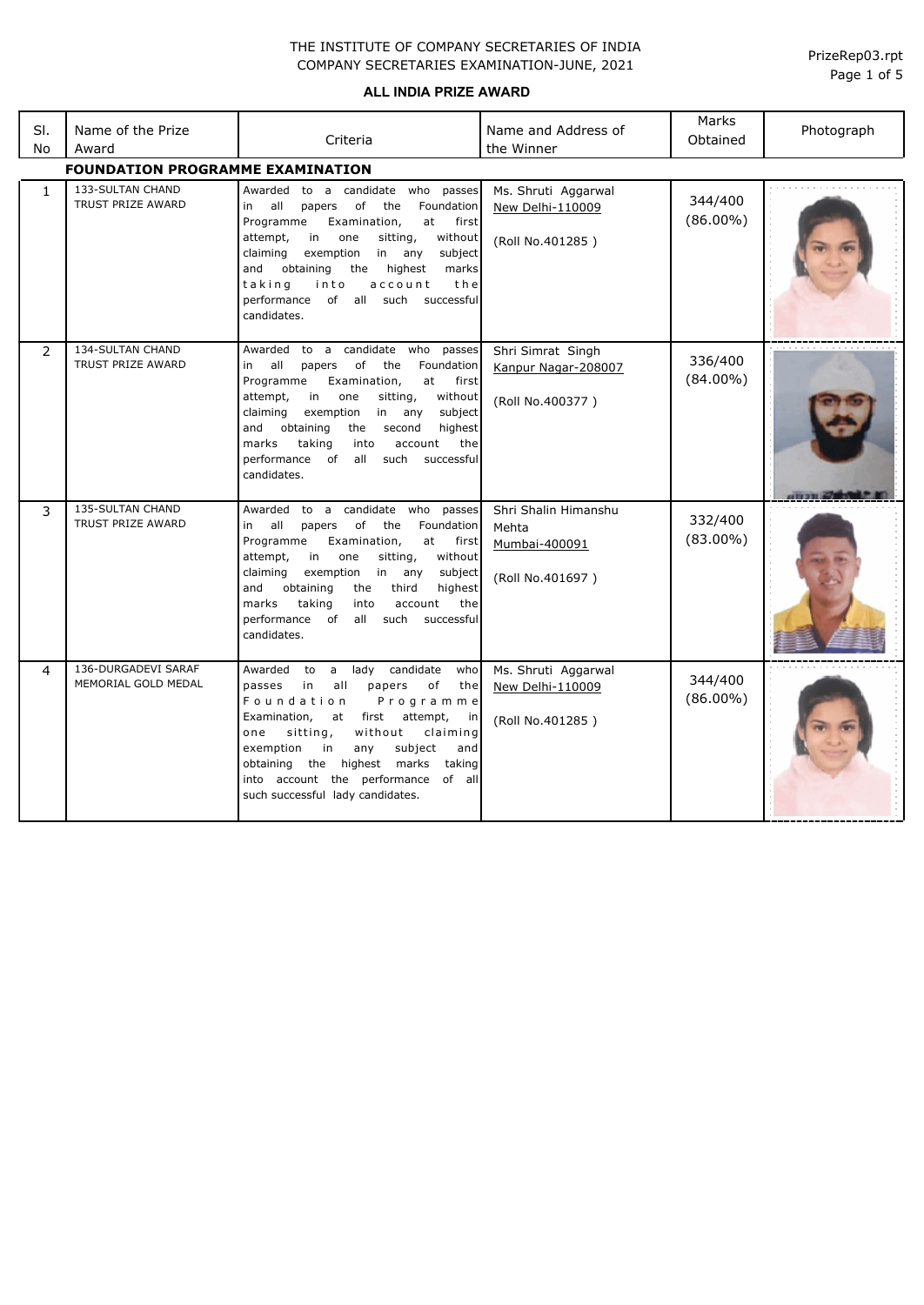**REGIONAL COUNCIL PRIZE AWARDS**

| SI.<br>No | Name of the Prize<br>Award                  | Criteria                                                                                                                                                                                                                                                                                                                                                                                                                                           | Name and Address of<br>the Winner                          | Marks<br>Obtained   | Photograph |
|-----------|---------------------------------------------|----------------------------------------------------------------------------------------------------------------------------------------------------------------------------------------------------------------------------------------------------------------------------------------------------------------------------------------------------------------------------------------------------------------------------------------------------|------------------------------------------------------------|---------------------|------------|
|           | <b>FOUNDATION PROGRAMME EXAMINATION</b>     |                                                                                                                                                                                                                                                                                                                                                                                                                                                    | <b>EIRC</b>                                                |                     |            |
| 1         | 142-GAURA DEVI<br>KOTHARI MEMORIAL<br>AWARD | candidate<br>who passes<br>Awarded<br>to<br>a<br>of the<br><b>Foundation</b><br>in<br>all<br>papers<br>Examination,<br>first<br>Programme<br>at<br>without<br>sitting,<br>attempt,<br>in one<br>exemption<br>claiming<br>subject<br>in any<br>obtaining<br>the<br>highest<br>marks<br>and<br>taking<br>into<br>thel<br>account<br>performance of<br>all such successful<br>candidates<br>from<br>examination<br>centers within the Eastern Region. | Shri Avijoy Kanjilal<br>Kolkata-700078<br>(Roll No.400069) | 314/400<br>(78.50%) |            |

Page 2 of 5 PrizeRep03.rpt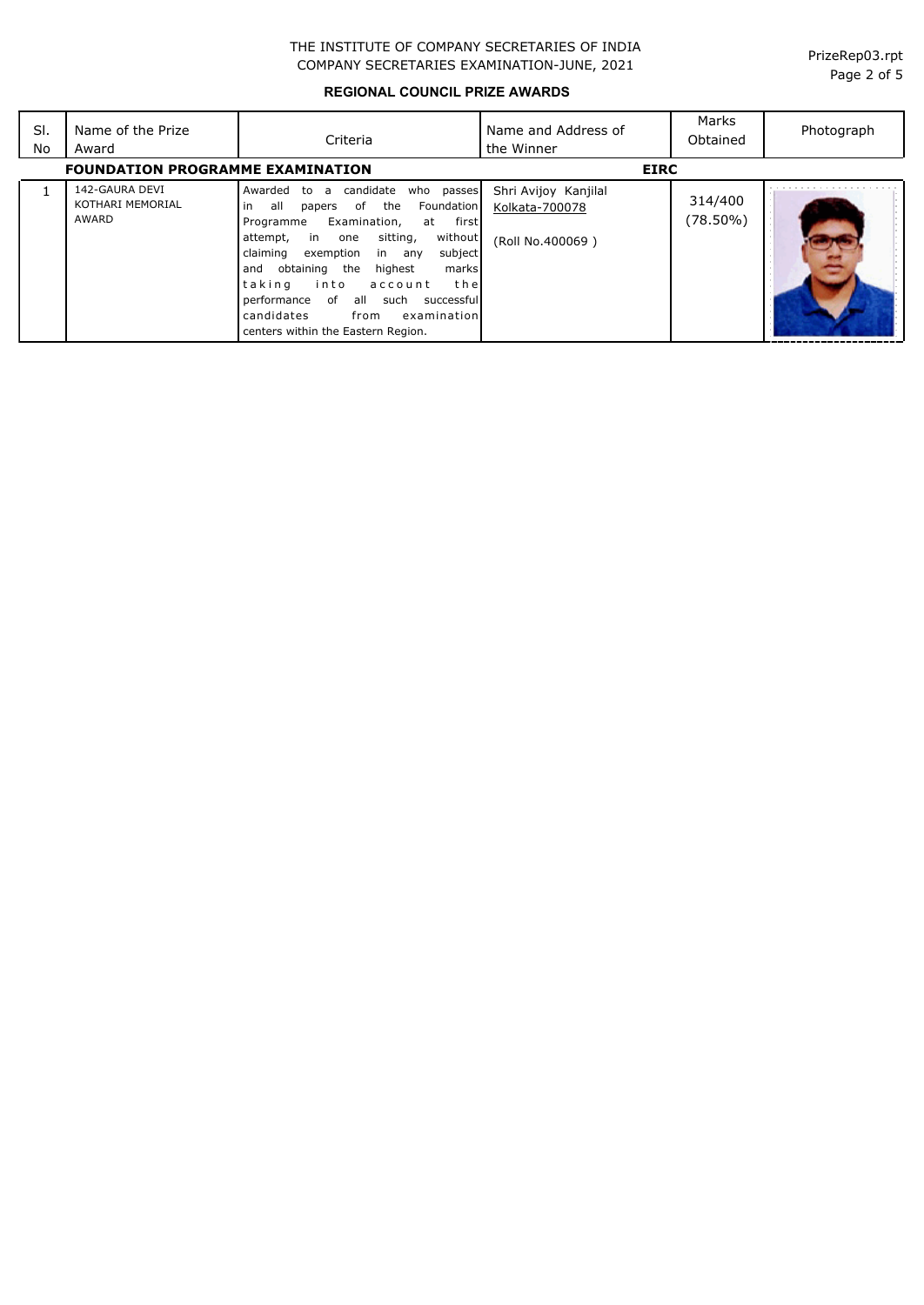**REGIONAL COUNCIL PRIZE AWARDS**

| SI.<br>No | Name of the Prize<br>Award                         | Criteria                                                                                                                                                                                                                                                                                                                                                                                                                                            | Name and Address of<br>the Winner                                  | Marks<br>Obtained      | Photograph |
|-----------|----------------------------------------------------|-----------------------------------------------------------------------------------------------------------------------------------------------------------------------------------------------------------------------------------------------------------------------------------------------------------------------------------------------------------------------------------------------------------------------------------------------------|--------------------------------------------------------------------|------------------------|------------|
|           | <b>FOUNDATION PROGRAMME EXAMINATION</b>            |                                                                                                                                                                                                                                                                                                                                                                                                                                                     | <b>WIRC</b>                                                        |                        |            |
|           | 176-ELVINA PINTO<br><b>MEMORIAL PRIZE</b><br>AWARD | candidate<br>who<br>passes<br>Awarded<br>to<br>a<br>the<br>all<br>of<br>Foundation<br>in<br>papers<br>Examination,<br>first<br>Programme<br>at<br>without<br>sitting,<br>in one<br>attempt,<br>subject<br>claiming<br>exemption<br>in any<br>highest<br>obtaining<br>the<br>and<br>marks<br>taking<br>the<br>into<br>account<br>performance of<br>all such<br>successful<br>candidates<br>examination<br>from<br>centres within the Western Region. | Shri Shalin Himanshu<br>Mehta<br>Mumbai-400091<br>(Roll No.401697) | 332/400<br>$(83.00\%)$ |            |

Page 3 of 5 PrizeRep03.rpt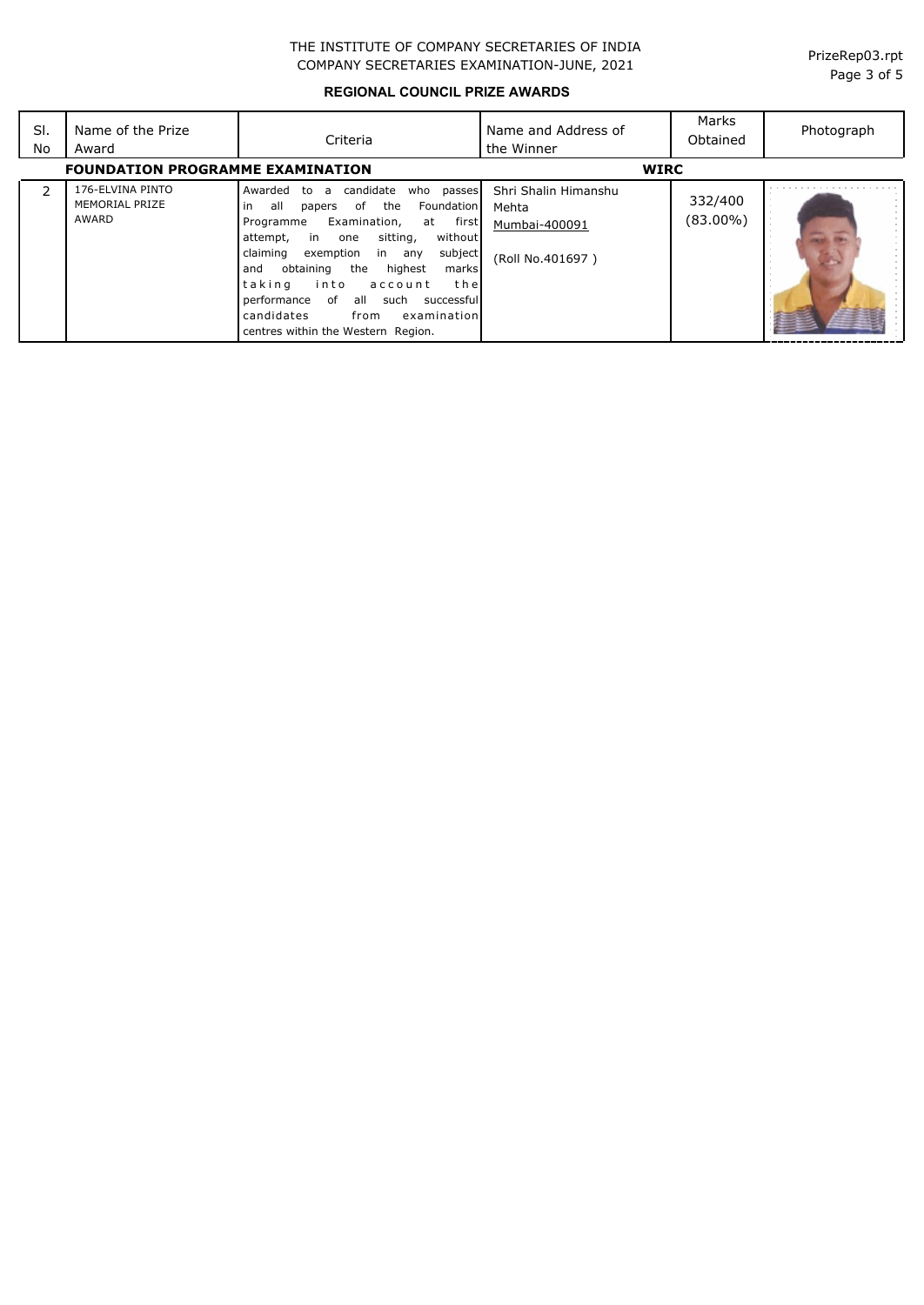**CHAPTER PRIZE AWARDS**

| SI.<br>No     | Name of the Prize<br>Award<br><b>FOUNDATION PROGRAMME EXAMINATION</b>     | Criteria                                                                                                                                                                                                                                                                                                                                                                                           | Name and Address of<br>the Winner                                           | Marks<br>Obtained<br><b>BENGALURU</b> | Photograph |
|---------------|---------------------------------------------------------------------------|----------------------------------------------------------------------------------------------------------------------------------------------------------------------------------------------------------------------------------------------------------------------------------------------------------------------------------------------------------------------------------------------------|-----------------------------------------------------------------------------|---------------------------------------|------------|
|               | 158-LATE SHRI G. V.<br>SETTY AND LATE SMT.<br>KUSUMAMBA MEMORIAL<br>AWARD | Awarded<br>candidate<br>who passes<br>to a<br>all<br>of<br>the<br>Foundation<br>in<br>papers<br>at first<br>Examination,<br>Programme<br>in<br>sitting,<br>without<br>attempt,<br>one<br>claiming<br>exemption<br>subject<br>in any<br>obtaining<br>the<br>highest<br>and<br>marksl<br>taking<br>into<br>account<br>the<br>performance of all such successful<br>candidates from Bangaluru centre. | Co-winner:<br>Ms. Shravani<br>Bangalore-560068<br>(Roll No.401450)          | 268/400<br>(67.00%)                   |            |
| $\mathcal{P}$ | 158-LATE SHRI G. V.<br>SETTY AND LATE SMT.<br>KUSUMAMBA MEMORIAL<br>AWARD | Awarded<br>candidate<br>who<br>passes<br>to a<br>of<br>the<br>Foundation<br>all<br>papers<br>in<br>Examination,<br>at first<br>Programme<br>without<br>attempt,<br>in one<br>sitting,<br>claiming<br>exemption<br>subject<br>in any<br>obtaining<br>and<br>the highest<br>marks<br>taking<br>into<br>account<br>the<br>performance of all such successful<br>candidates from Bangaluru centre.     | Co-winner:<br>Shri Lakshan Kirithik<br>Bengaluru-560078<br>(Roll No.400542) | 268/400<br>(67.00%)                   |            |

Page 4 of 5 PrizeRep03.rpt